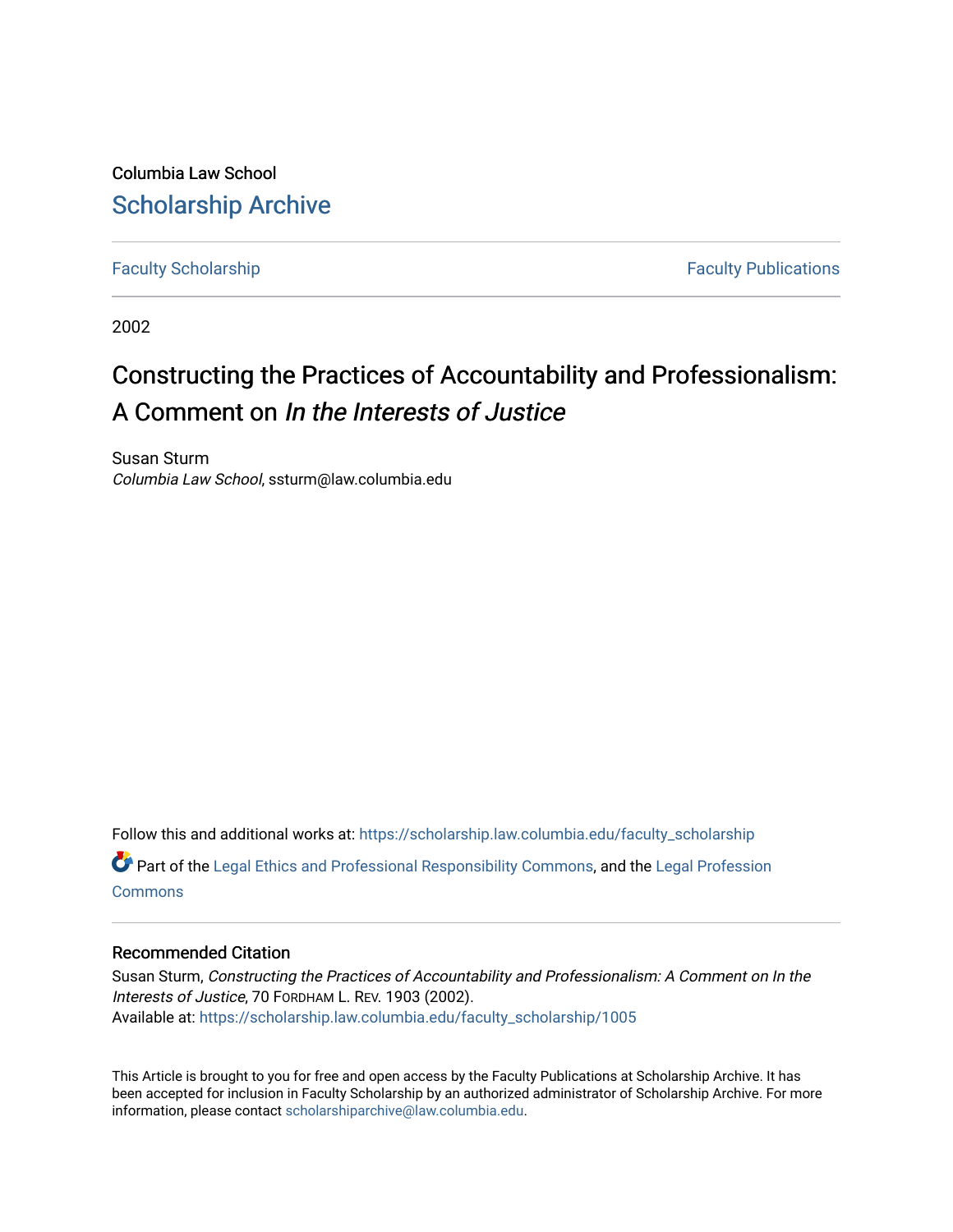## **CONSTRUCTING THE PRACTICES OF ACCOUNTABILITY AND PROFESSIONALISM: A COMMENT ON** *IN THE INTERESTS OF JUSTICE*

## *Susan Sturm\**

In the Interests of Justice: Reforming the Legal Profession lives up to its ambitious title. Deborah Rhode comprehensively surveys the structural problems confronting the legal profession, from its subscription to the "sporting theory of justice" to its preoccupation with profit. The book also lays bare the failure of legal education and the professional regulatory system to confront the roots of these structural problems.

I must confess that reading the book felt like a whirlwind tour of the legal profession's inevitable problems. In part, this perception grew out of the sheer range of economic, institutional, and structural factors contributing to the problems surveyed and the reforms prescribed. The book also left me with some burning questions: What would trigger or support a sustained movement in the direction Rhode urges? What would align the capacities and incentives of the varying professional, regulatory, and non-governmental actors to mobilize change? Who are those actors? Where are the convergences of catalysts among them that might lead to unlikely alliances and creative problem solving? How might the range of governmental, nongovernmental, and professional regulatory organizations be linked to provide an architecture for tiered (and effective) regulation? How could such a system provide incentives and build capacity to engage in good practice, as well as provide effective sanctions to discourage serious abuse?<sup>2</sup>

What *In the Interests of Justice* did not set out to do was to provide a compelling theory of institutional and professional change. Indeed, Rhode's account can be seen as a devastating account of organizational and professional stasis, with the prevailing norms, incentives, information, and power operating to undermine or defuse

<sup>\*</sup> Professor of Law, Columbia Law School.

<sup>1.</sup> Deborah L. Rhode, In The Interests of Justice: Reforming the Legal Profession (2000).

*<sup>2-</sup> See generally id.*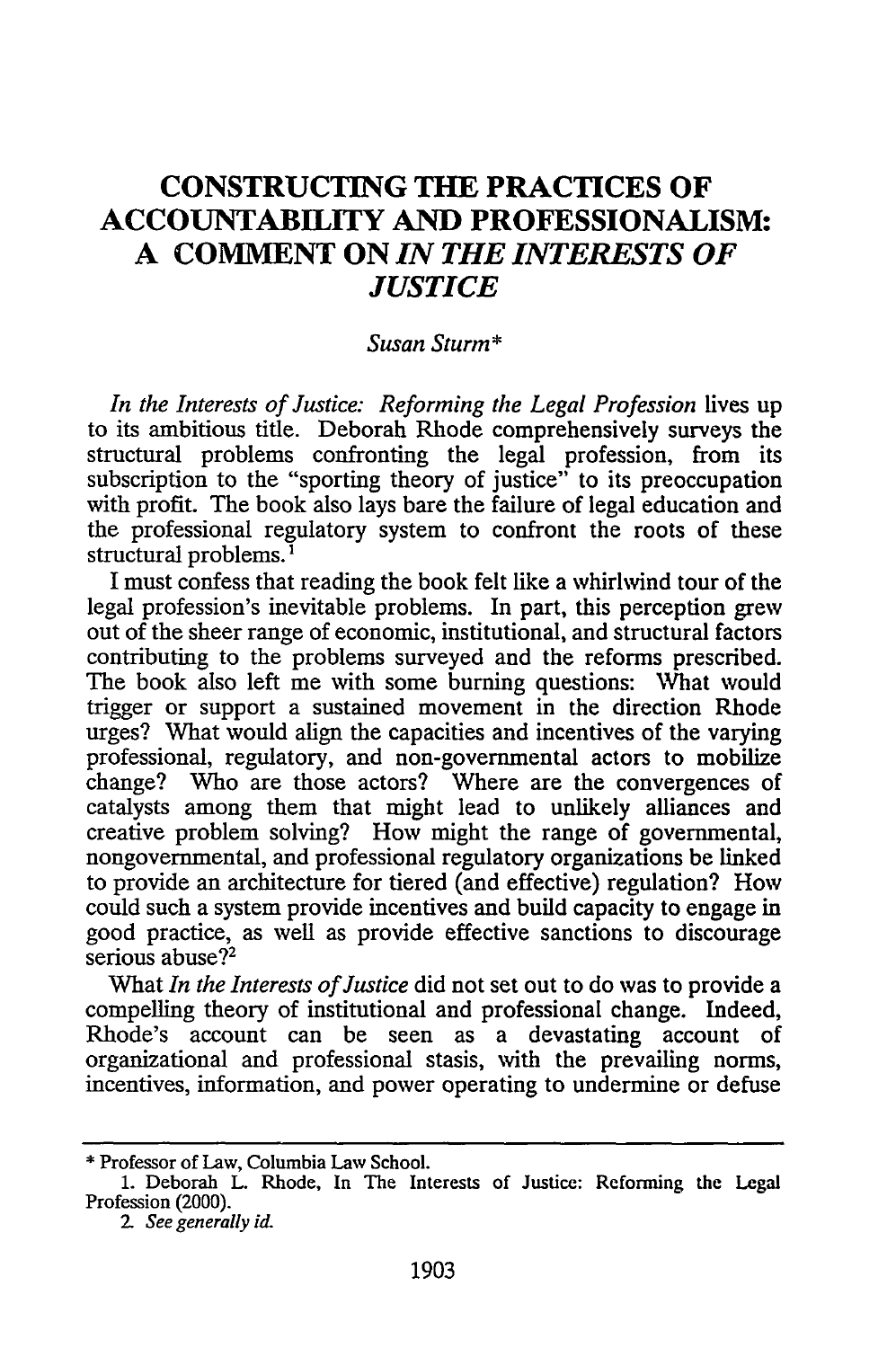reform efforts.<sup>3</sup> Particularly when I attempt to imagine the process of professional transformation at the global and comprehensive level, fundamental structural change toward Rhode's social justice vision seems almost utopian.

My response to the enormity of the problems Rhode canvassed was to imagine a more context-specific analysis and reform agenda. The prospect of achieving professional reform took on more realism when I shifted my gaze from the global level to that of particular domains with interrelated problems and actors. Lawyers operate in institutional contexts and communities of practice: organizations, specialty areas, industries, professional roles. What if we took a problem oriented approach to these practice domains?

Such an approach means first identifying a constellation of problems that are sufficiently linked in function and practice so that they operate interdependently and can be usefully addressed together. It then entails what I call a "structural approach" to the problem of lawyers' roles. What is (and should be) lawyers' roles in addressing these types of problems? What are the problems with their current practices in that domain? Why are those roles problematic? What are the dynamics, operating both within the lawyers' work setting and within the surrounding regulatory and social context, that sustain this counterproductive conduct? Who are the constituencies affected by the problematic practices? How could these dysfunctional patterns be made visible to potential change agents with power and incentives to mobilize change? What are the occasions that enable the convergence and collaboration of these catalysts for change?

This problem-oriented approach both narrows (to particular practice domains, such as repeat players addressing problems of workplace equity, families, or criminal justice) and broadens (to other professional actors and constituencies who interact with lawyers within those practice domains) the scope of the inquiry. It redefines the accountability inquiry to include identifying the range of stakeholders affected by, interested in, or responsible for shaping lawyers' roles. This inquiry links professionalism and accountability issues to a broader analysis of the practice patterns and incentive structures shaping lawyers' conduct within these contexts. It proceeds from the convergence of conditions, incentives, and relationships that might enable structural change. It also identifies strategic opportunities to leverage change, as well as characteristics of the actors who are in a position to take advantage of those strategic opportunities. It would connect the project of reforming the legal

<sup>3.</sup> For an account of organizational stasis in a narrower institutional context, namely that of prison reform, see Susan Sturm, *Resolving the Remedial Dilemma: Strategies of Judicial Intervention in Prisons,* 138 U. Pa. L. Rev. 805 (1990).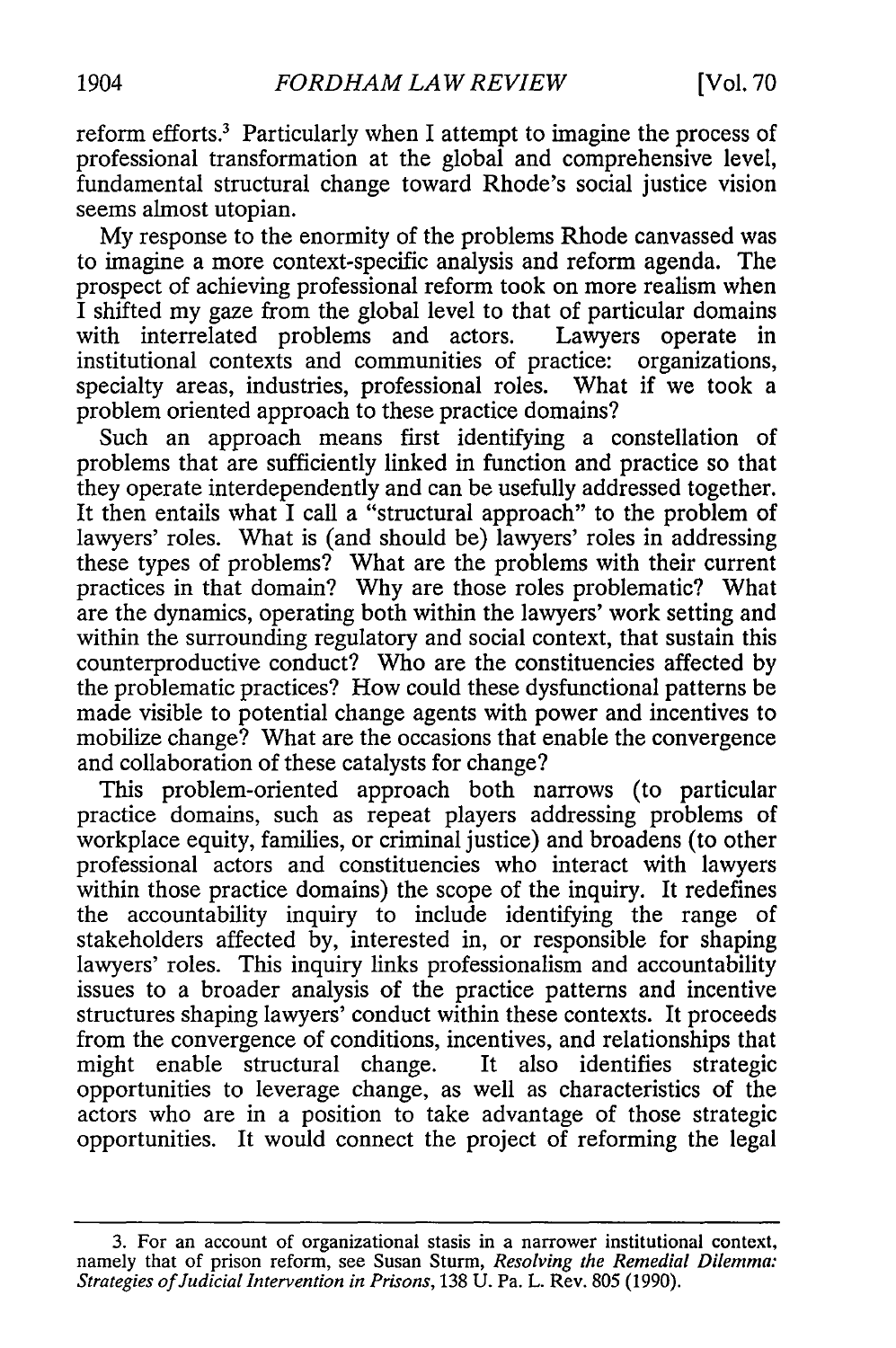profession with the project of enabling lawyers to adapt to changing conditions and changing regulatory environments.

This approach to reforming the legal profession operates at the intersection of converging problems, constituencies, and conversations. It focuses not only on correcting the worst abuses, but also on locating and building out from the spaces where creative, innovative practices are emerging. In fact, this approach would require systematic attention to the relationship between regulatory efforts aimed at sanctioning abuse and regulatory efforts aimed at encouraging innovation. Mediating actors-individuals and organizations in a position to translate across established boundaries-could play an important role as catalysts and capacity builders for such initiatives.

Several recent articles illustrate this structural approach to both understanding and reforming the legal profession within particular practice domains. *Why Are There So Few Black Lawyers in Corporate Law Firms? An Institutional Analysis,4* by David B. Wilkins and G. Mitu Gulati, effectively challenges conventional understandings of the racial dynamics in corporate firms. It first shows the inadequacy of prevailing accounts of underparticipation of African Americans which cite racism in decision making or lower qualifications of blacks in the pool. It situates the question of racial participation and advancement in a broader institutional analysis of hiring and promotion. The article then offers a trenchant analysis of law firm hiring and promotion practices that shows how the tournament system of promotion combines with informal work practices, cognitive biases that steer blacks away from interactions crucial to success, and an overabundance of talent in the pool from which partners are drawn, to systematically undermine advancement of African Americans in law firms. This analysis reveals the futility of reform efforts that do not connect racial and gender equity to basic governance issues within large firms. It also demonstrates the connection between racial exclusion and more general patterns of dysfunction in firms' hiring, training, and promotion practices. Reading the article with an eye toward change, one can identify potential leverage points at which the incentives of multiple constituencies line up. These areas of convergence offer promising locations for mobilizing change.<sup>5</sup>

*The Overproduction of Death,6* by James S. Liebman, offers another example of a structural approach that locates lawyers' problematic conduct within a deep and careful institutional and political analysis. Liebman exposes lawyers' roles in a systemic dynamic that predictably produces errors in the allocation of the death penalty. He examines

<sup>4. 84</sup> Cal. L. Rev. 496 (1996).

*<sup>5.</sup> See id-*

<sup>6. 100</sup> Colum. L. Rev. 2030 (2000).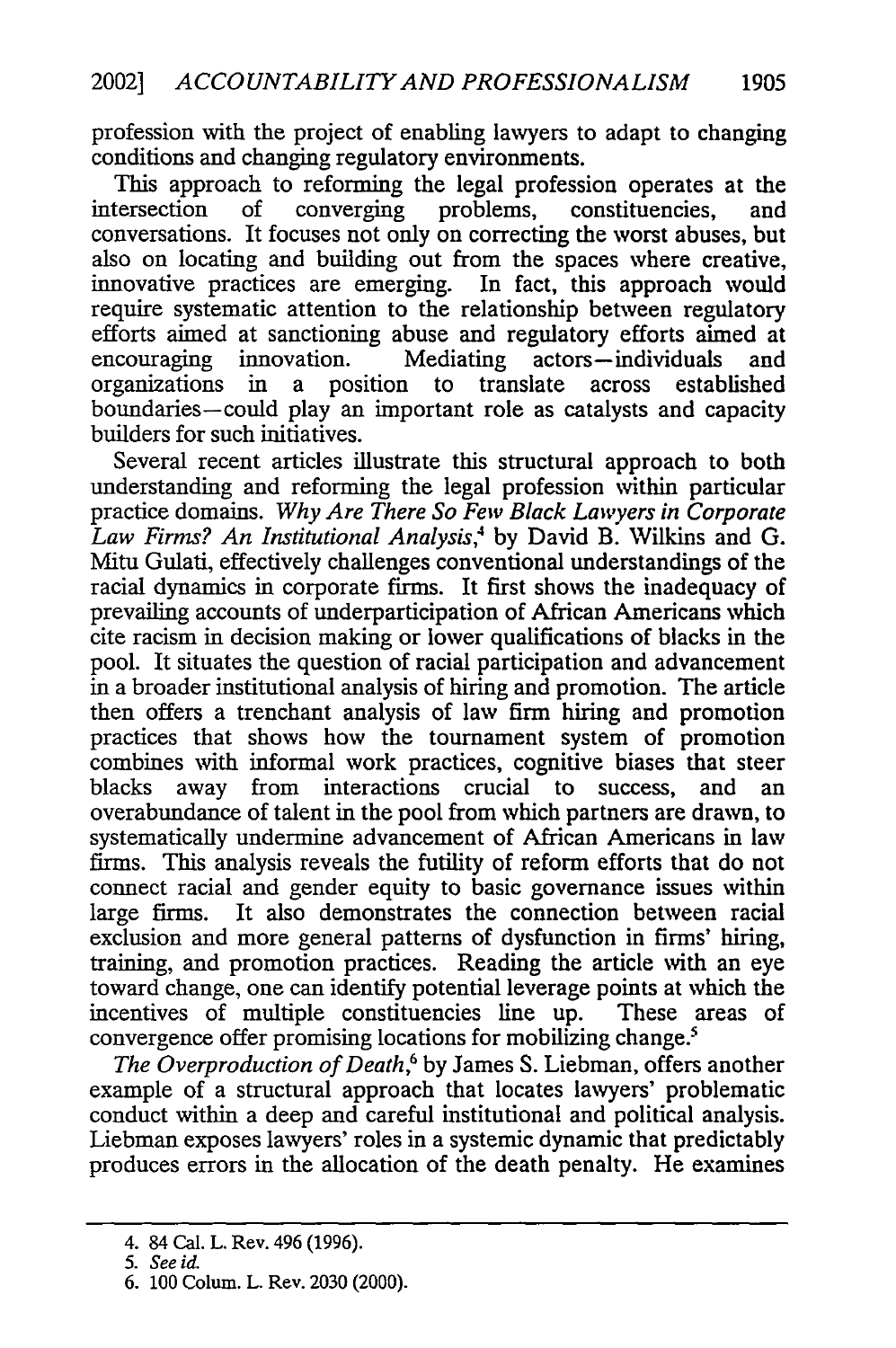the incentives for police, prosecutors, and judges to generate as many death penalty verdicts as they can, as well as the strategic choices and resource constraints that lead anti-death penalty lawyers to unwittingly collude in the overproduction of death. He demonstrates that many current reform proposals will fail because they do not take this systemic and structural dynamic into account. His proposed solutions aim to interrupt the institutional and political dynamic that induces lawyers to abdicate their professional responsibilities. They focus on reshaping the incentives that inform lawyers' conduct and on<br>expanding the occasions for transparent and accountable expanding the occasions for transparent and decision making so that a new dynamic can develop.<sup>7</sup>

Deborah Rhode's work on class actions provides a third example of the type of institutional analysis that paves the way for strategic and effective professional reform. This article examines the overlapping and conflicting interests of class members in institutional reform litigation. It then maps how current judicial standards, economic arrangements, and alignments of interest discourage lawyers from identifying and responding to these complex and contradictory interests. Her reform proposals strive to reshape incentives and opportunities for transparency so that participation and accountability can be achieved without sacrificing the benefits of the class action mechanism.<sup>9</sup>

These scholarly projects put forward normative goals for professionalism that are sufficiently concrete to guide reform initiatives. They also provide a theory of institutional dysfunction and change, informed by a thick description of the institutional dynamics and the leverage points for shifting those dynamics. Another promising line of scholarship investigates earlier professional reform initiatives that successfully transformed domains of practice to illuminate the strategies and circumstances that disrupted the powerful dynamics preserving the status quo. For example, current day reformers can learn from the strategies and circumstances that produced clinical education and legal services.1 " These are large scale reform efforts that, although certainly flawed, are widely regarded as transforming the legal profession for the better.

*<sup>7.</sup> See id.*

<sup>8.</sup> Deborah L. Rhode, *Class Conflicts in Class Actions,* 34 Stan. L. Rev. 1183 (1982).

*<sup>9.</sup> See id.*

<sup>10.</sup> Gary Bellow described "an ad hoc group of lawyers working at a variety of federal agencies that orchestrated a set of conferences, speeches, alliances, meetings, and intra-agency agreements that led to the establishment of the federal legal services program under the Office of Economic Opportunity." Gary Bellow, *Steady Work: A Practitioner's Reflections on Political Lawyering,* 31 Harv. C.R.-C.L. L. Rev. 297, 298 (1996) (citing Earl Johnson Jr., Justice and Reform: The Formative Years of the American Legal Services Program (1978)).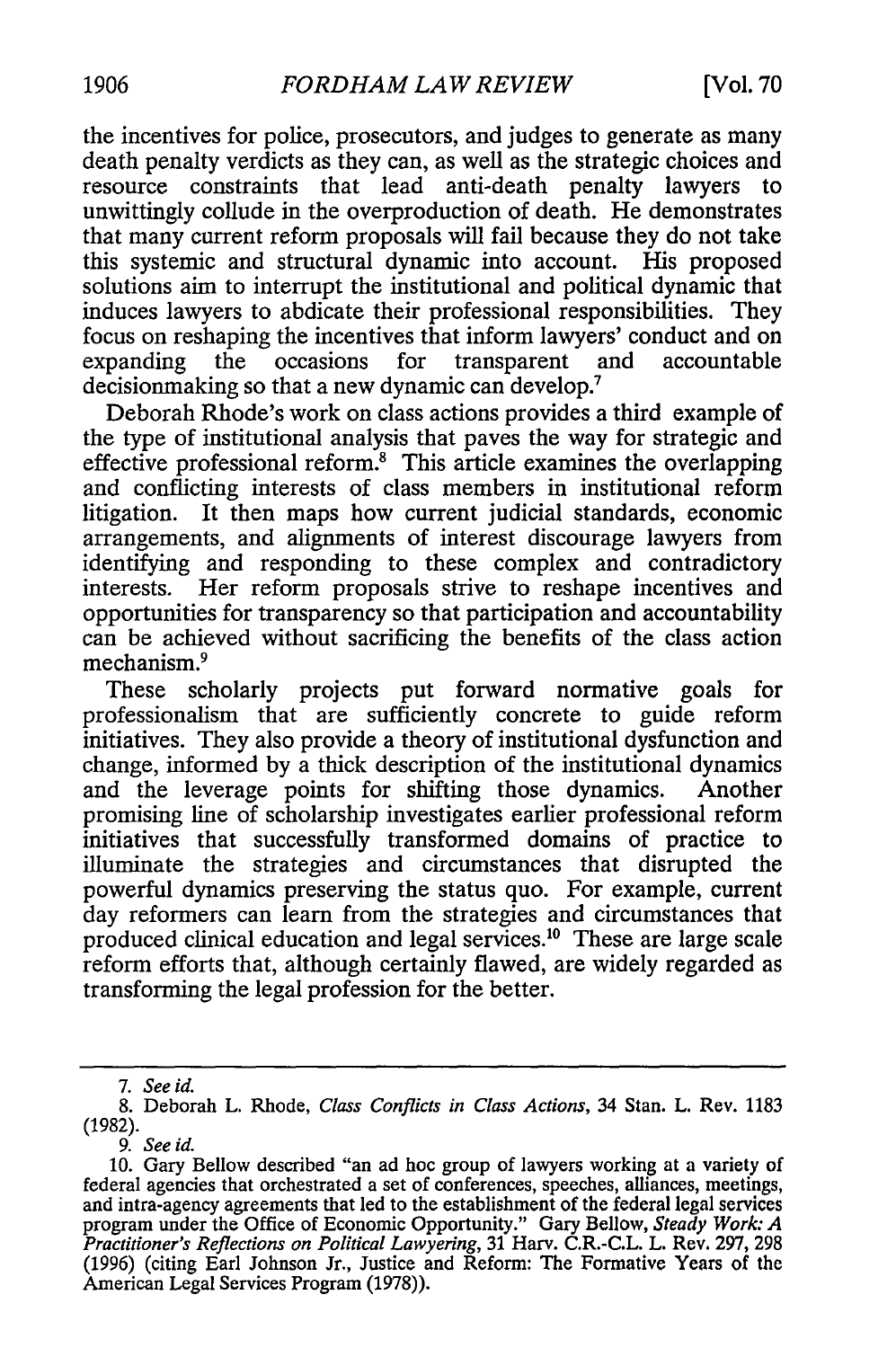It is also worthwhile to consider innovation on a smaller scale, particularly as a way to locate the energy for mobilizing professional reform. For example, what led to the adoption of experimental sections at Harvard Law School and Georgetown Law Center that take a problem oriented approach, and link theory and practice even in the first year curriculum? How have these innovations fared? If they have succeeded, what sustained them? If they foundered, what happened? My experience suggests that successful change often emerges from mobilization by faculty, students, administrators, and practitioners who have intersecting interests and critiques. It often succeeds when the research and teaching interests of faculty overlap with curricular innovation. Bringing these diverse perspectives together often produces unexpected innovation in the form and content of pedagogy. This comes in part from identifying the germs of innovation at the individual level, revealing patterns in innovative practice across group fields, pooling ideas and resources to build the capacity to sustain these efforts, and then developing the organizational infrastructure to enable them to succeed and others to join. The effort to respond produces a set of shared interests, programmatic initiatives, and quite possibly, institutional transformation.

Two examples from my own experience come to mind to illustrate this problem-oriented, institutional approach. Both involve my own efforts at the level of the classroom to reform the curriculum in law schools. The first took place at University of Pennsylvania Law School, where I co-taught a seminar with Lani Guinier called "Critical Perspectives on the Law: Race and Gender." For seven years when we were on the faculty at the University of Pennsylvania Law School, Lani and I participated in a collaborative project of building a multiracial learning community in a law school classroom.<sup>11</sup> The structure, format, and methods of the seminar enabled an extraordinarily open, engaged, and exciting dynamic to develop within a law school environment that typically is surprisingly resistant to and silencing of open discussion of race and gender. Over time, we witnessed and actively attempted to foster the development of a site for experimentation, learning, and problem solving around issues of social justice and social change.

We were inspired by the students' excitement, creativity, and experimentalism to think critically about the seminar experience. We undertook to identify what encouraged this unusual creativity and connection among the participants, what worked and what didn't, and how our experience might be useful to others interested in pursuing

**<sup>11.</sup>** Lani Guinier has continued teaching the seminar at Harvard Law School. **I** have taught variations of the seminar at Columbia, and have used and witnessed many of the seminar techniques in a project with the New Haven Police Training Academy.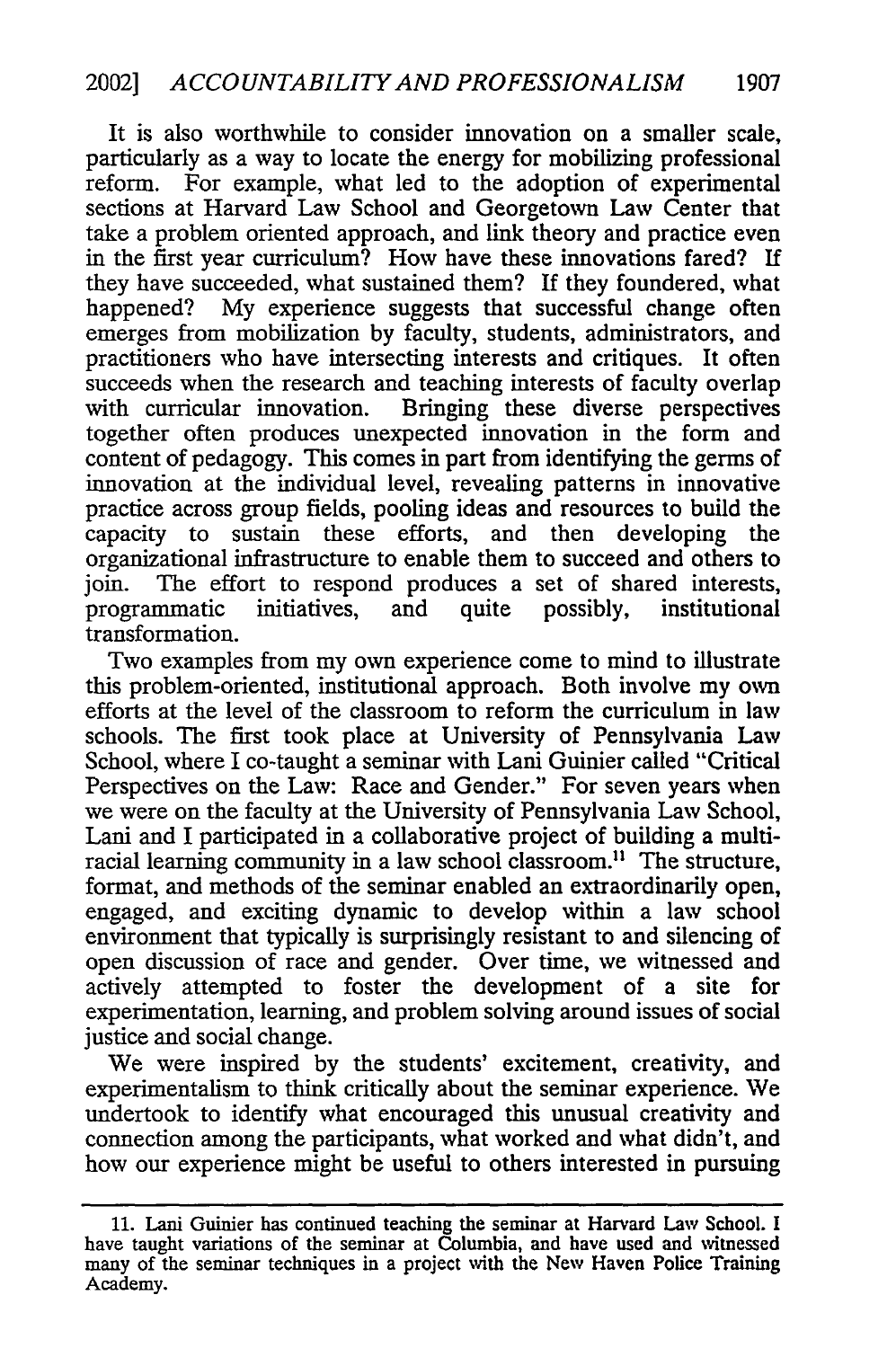multi-racial collaboration in classrooms, communities, and workplaces. In 1996 we made a videotape called *Racetalk: Collaboration Through Conversation,12* which documents the ways in which the seminar built trust, engaged with difficult but important issues, enabled constructive conflict, and transformed both individuals and the group to enable effective problem solving. We are in the process of writing a handbook which updates our experience since we left Penn and provides more specific information for those seeking to experiment within their own formats with building multi-racial learning communities.

The second example builds on the lessons learned from co-teaching with Lani and applies those lessons to the area of workplace equity. I wanted to take the format of critical perspectives and harness it to a series of problems that were driving my intellectual project. This interest intersected with the work of a group of academics at Columbia Law School, who have begun experimenting with new forms of teaching that are problem-oriented, interdisciplinary, collaborative, and grounded in inquiry about practice. This move to problem solving emerged from different but interrelated critiques of current practice and legal education.<sup>13</sup>

I am currently the beneficiary of a form of this institutional innovation and support. I am teaching a year-long, theory/practice research seminar called "The Theory and Practice of Workplace Equity," in collaboration with the Center for Gender in collaboration with the Center for Gender in Organizations. This year-long, theory/practice research seminar examines cutting edge developments in the regulation of workplace discrimination. This field is currently in a state of flux, posing new challenges that affect our understanding of the law's role in addressing discrimination. These challenges include more complex and interactive forms of workplace bias, more subtle and complex legal theories of employment discrimination, and new ways of addressing problems of bias within the workplace setting. These changes have also shifted the center of gravity for elaborating legal norms to include non-judicial actors, such as in-house counsel, employee advocacy groups, mediators, human resource professionals, and insurers. These developments have prompted changes in the role of lawyers and legal organizations representing both management and employee interests.

<sup>12.</sup> Videotape of Race Talk: Collaboration Through Conversation, Seminar on Critical Perspectives on the Law: Issues of Race and Gender, held at the University of Pennsylvania (Nov. 29, 1995) (on file with author).

<sup>13.</sup> *See* Susan Sturm, *From Gladiators to Problem Solvers: Connecting Conversations About Women, the Academy, and the Legal Profession,* 4 Duke J. Gender L. & Pol'y. 119 (1997). One set of concerns focuses on women and people of color. Another focuses on the inadequacy of the prevailing model of legal professionalism. A third questions the values and goals of the legal educational mission. All three are part of Deborah Rhode's critique.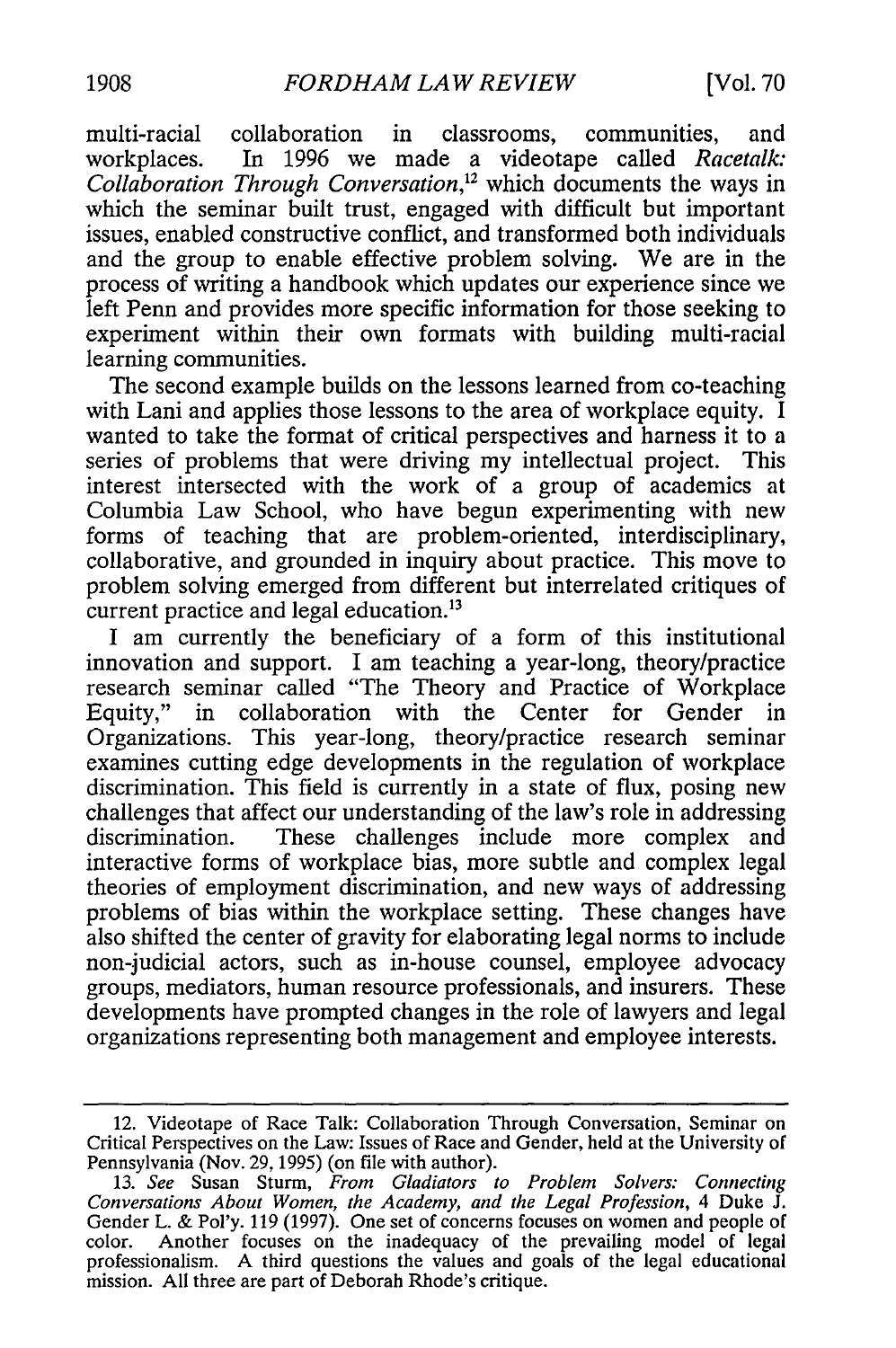This seminar involves students in identifying and evaluating these emerging patterns. During the first semester, students investigate these issues by reading case law, secondary materials, and case studies, as well as by hearing from practitioners and policymakers who address these developments as part of their daily work. Innovative practitioners, including plaintiffs' counsel, in-house lawyers, employee advocates, human resource professionals, and managers participate in selected sessions. Their participation serves several purposes. It enables students to ground their inquiry in the concerns facing innovative practitioners and generates ideas for field research. The seminar also provides the occasion to develop a network of reflective practitioners interested in linking their efforts to the development of theory, and in turn, using academic inquiry to develop new frameworks for their own practice. These sessions offer the opportunity to experiment with creative approaches to pedagogy that introduce modes of inquiry that students will use in the field research, such as interviewing and focus group research. These methods are also a way of developing the analytical framework and skills that will be needed to function as a problem solver in practice.

In the second semester, students conduct field research in sites that have attempted (or are currently involved in efforts) to address issues of workplace bias, and on the role of various legal actors in facilitating (or impeding) these initiatives. The seminar prepares students to conduct, and then to critically assess field research on workplace equity, and to consider the implications of their findings for the future of employment discrimination regulation.

This problem oriented approach could be applied more generally to the project of thinking about the question of lawyer's roles in the context of workplace equity. Professional reform in this approach would proceed by beginning with a structural analysis that locates lawyers' roles in a broader set of developments concerning the nature of workplace bias, the structure of organizations, and the regulatory environment. These developments pose important challenges for scholars and practitioners interested in the law's role in public problem solving. What are the features and practices that characterize these emerging forms of practice? How do they vary depending on the context and problem? What criteria should we use to evaluate their efficacy? What skills and analytical tools are needed to perform these roles effectively? How do these practices relate to the practice traditions and narratives that have come to define how we think about lawyers' roles? What legitimates (and distinguishes) lawyers' roles in these collaborative, problem solving initiatives? How can lawyers and other social actors be held accountable for their work in these dynamic, experimental projects? More precisely, can we develop systems of accountability that preserve the dynamic, structural character so crucial to these emerging forms of legal practice? What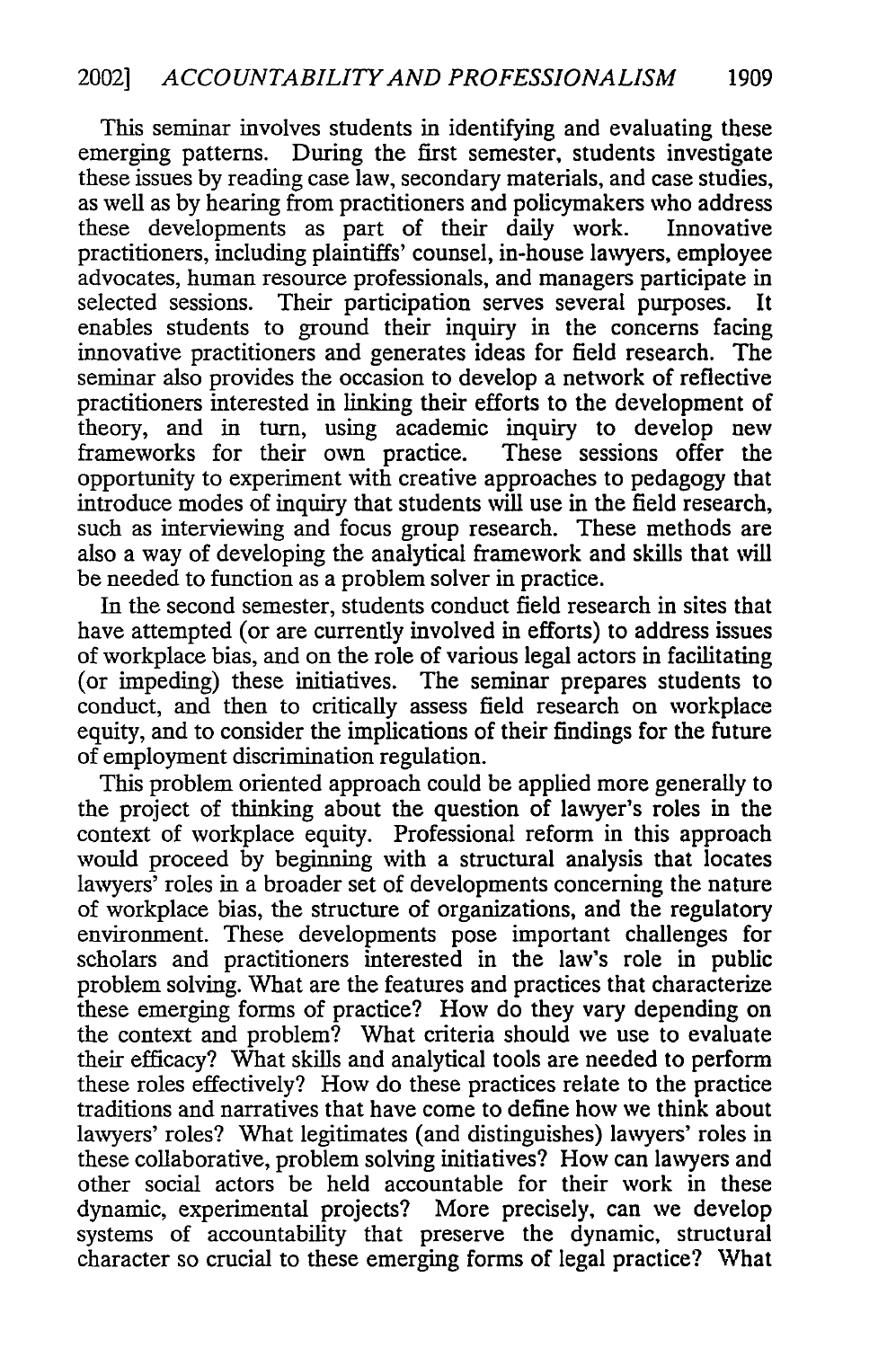are the pitfalls and problems with the current organization of the provision of legal services? How do those problems contribute to the possibility of both serious professional misconduct and professional dysfunction that impedes effective problem solving?

These are crucial questions that cannot be answered adequately in the abstract or through across-the-board theory divorced from the range of contexts and problems in which lawyers participate.<sup>14</sup> They both connect to and go beyond the question of lawyer abuses. At least at this stage of knowledge, it seems crucial that the method of constructing theories of practice and accountability mirror the method of problem solving practice itself. Theory develops and is in turn revised through critical engagement with the practices themselves.

I have not yet undertaken this kind of systemic, structural analysis of the legal, organizational, and political actors involved in shaping lawyers' roles, incentives, and practices within the context of workplace equity. The inchoate idea is that there are professional associations, configurations of actors (some of them adversaries), mediating organizations, governmental agencies, advocacy organizations, and research groups, among others, that interact regularly with lawyers involved in workplace equity issues. Conducting a stakeholder and problem analysis within a context of sustained relationships and interaction would be a crucial first step in understanding the possibilities that exist within this configuration of relationships for developing systems of accountability, shifting incentives, and reforming the professional culture.

Occasions for critical reflection could, for example, be built into the structure and process of the lawyer's involvement. They could routinely gather information about their role, their effectiveness, client satisfaction, etc. at regular intervals. They could create their own intermediary institutions to share examples, pool information, and create a community of practice among practitioners facing similar challenges. They could track patterns in their own cases and initiatives, and build in a regular process of revising their practices in light of problems revealed. They could create regular opportunities for other stakeholders and similarly situated lawyers to assess and question their decisions and strategies in the context of a class of cases that seem related in important ways. The knowledge and capacity generated by these forms of accountability may be linked to clear benefits to the quality (and marketability) of lawyers' work.

<sup>14.</sup> *See* Gary L. Blasi, *What's a Theory For? Notes on Reconstructing Poverty Law Scholarship,* 48 U. Miami L. Rev. 1063 (1994); John **0.** Calmore, *A Call to Context: The Professional Challenges of Cause Lawyering at the Intersection of Race, Space, and Poverty,* 67 Fordham L. Rev. 1927 (1999); William L.F. Felstiner & Austin Sarat, *Enactments of Power: Negotiating Reality and Responsibility in Lawyer-Client Interactions,* 77 Cornell L. Rev. 1447 (1992) (discussing how lawyers' power varies with the context of law, the kind of client, and the relationships developed).